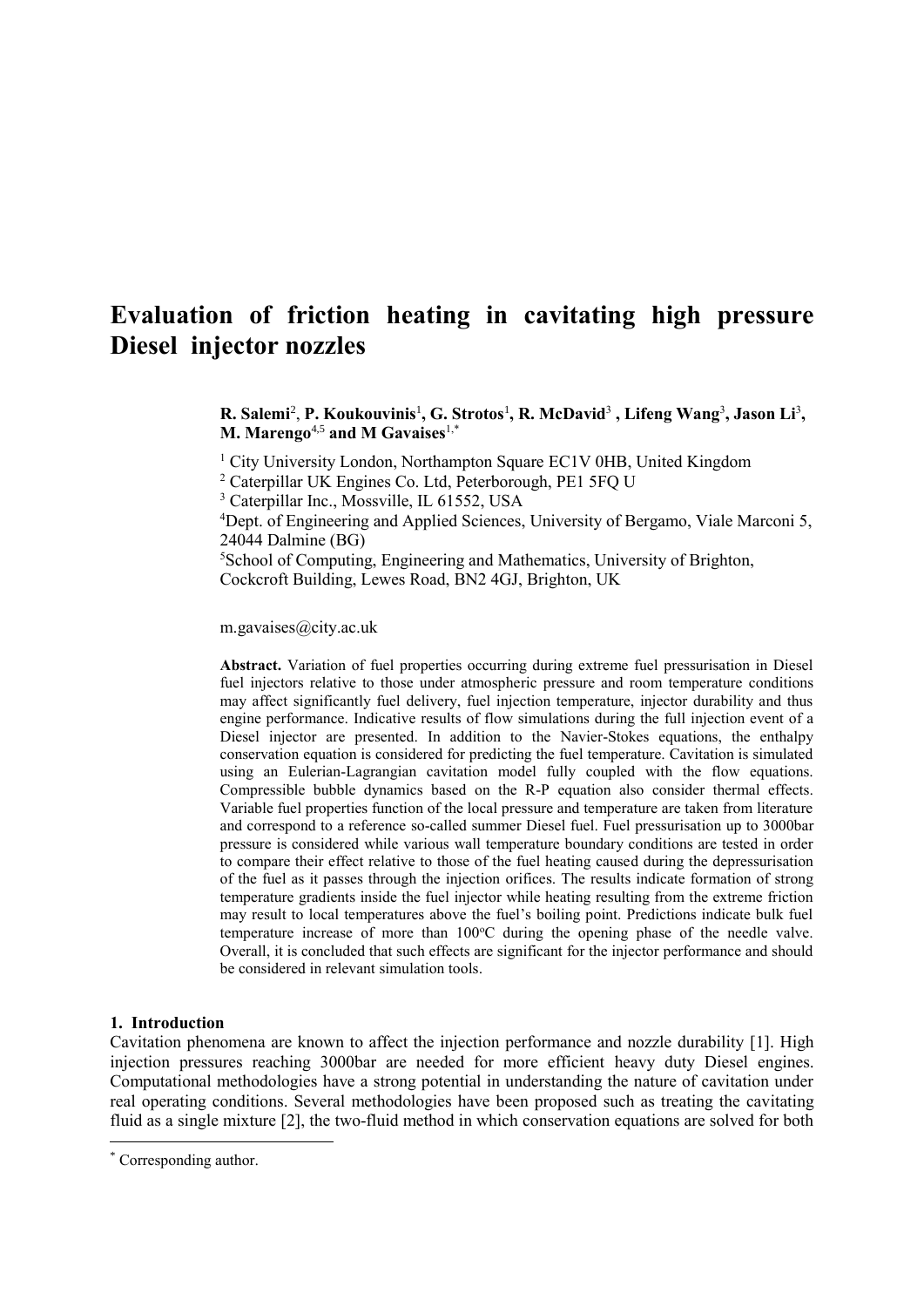phases separately [\[3\]](#page-3-2), bubble based cavitation models [\[4\]](#page-3-3), modified VOF methodologies [\[5\]](#page-3-4), models which account for compressibility effects [\[6,](#page-3-5) [7\]](#page-3-6), homogeneous equilibrium models which estimate the cavitation growth by using a barotropic equation [\[8\]](#page-3-7), as also Eulerian-Lagrangian models which implement the full Rayleigh-Plesset equation including thermal effects [\[9\]](#page-3-8). The challenging task of quantifying the effect of needle motion in fuel injectors has attracted interest and various computational techniques have been used to simulate the needle movement. Due to the small timescales involved with the whole phenomenon, the majority of the aforementioned studies are based on the assumption of isothermal flow, but under extreme pressurisation conditions, the flow is characterized by strong friction forces which induce fuel heating and this may even lead to fuel boiling. The present work aims to shed light on these thermal phenomena occurring in high pressure Diesel nozzles by solving the energy equation and including the heating induced by friction forces. In the following sections, the simulation model and the results obtained are presented.

## **2. Numerical model and fuel properties**

The flow solver used has been developed by the authors' group and solves the Navier-Stokes equations in an unstructured mesh. With regards to cavitation, the Eulerian-Lagrangian model used is based on the CFD code developed by [\[10\]](#page-3-9); this work is an extension of [\[11,](#page-3-10) [12\]](#page-3-11), quantifying the effect of the motion of the injector's needle valve. The presence of the cavitating phase is taken into account through the calculation of the liquid volume fraction in a computational cell; the corresponding source terms that can be found in [\[13\]](#page-3-12) and account for the interaction between the two phases. These source terms include the energy exchange due to mass transfer, the interfacial heat transfer and the work of viscous interfacial forces. The turbulent viscosity *μturb* is calculated from the k-ε turbulence model and the turbulent Prandtl number  $Pr_{turb}$ , is taken equal to 0.85. It has to be noted that the solved equations contain both the reversible and the irreversible work of viscous forces; the latter is commonly known as viscous heating and represents the heating induced by the friction forces. The fuel used is the socalled "summer diesel" and its properties were taken from [\[14\]](#page-3-13) as function of temperature and pressure. For the purposes of the present work, they have been extrapolated up to 3000bar and  $400^{\circ}$ C for all cases simulated. The extrapolation method adopted, uses the functions given in [\[14\]](#page-3-13) but extents the limits of pressure and temperature up to the point at which the property under consideration reaches a local minimum or maximum; beyond this point, each property is assumed to be equal to the corresponding value of the local minimum or maximum.

## **3. Diesel injector geometry and simulation results**

#### *3.1. Injector geometry*

The geometry has been provided by Caterpillar; it is a 5-hole tapered injector (see Fig. 1a). The computational domain was split in a set of moving, deforming and stationary zones. The current production injector operates at an average inlet pressure level of ~2000bar and outlet pressure of 50bar; however, as industrial developments target much higher pressures, simulations have been performed for pressures as high as 3000bar. The pressure pulse and the corresponding needle motion were calculated using 1-D tools (Fig 1b) and were used as boundary conditions for the simulation. The needle motion (see Fig. 1b) is assumed to be in the axial direction only, so any eccentricity effects were omitted. In reality eccentricity effects are significant during the early opening and late closing phases, but introduction of such effects will impose the simulation of the complete injector geometry, which will be much more complicated. In the current simulation, only  $1/5<sup>th</sup>$  of the domain was solved and periodic boundary conditions have been employed at the sides of the domain. The computational mesh used is block-structured, with the exception of a zone in the sac prior to the orifice entrance, which is unstructured tetrahedral. Inflation layers were introduced in the area of interest, such as sac and orifice to capture the boundary layers. Mesh motion was introduced by a smoothing algorithm at low lifts and the mesh layer addition at higher lifts. The mesh size was approximately 1 million cells at the beginning of the simulation; the needle motion introduces additional cell layers inside the volume denoted with blue colour in fig. 1a, so the actual cell count increases over time.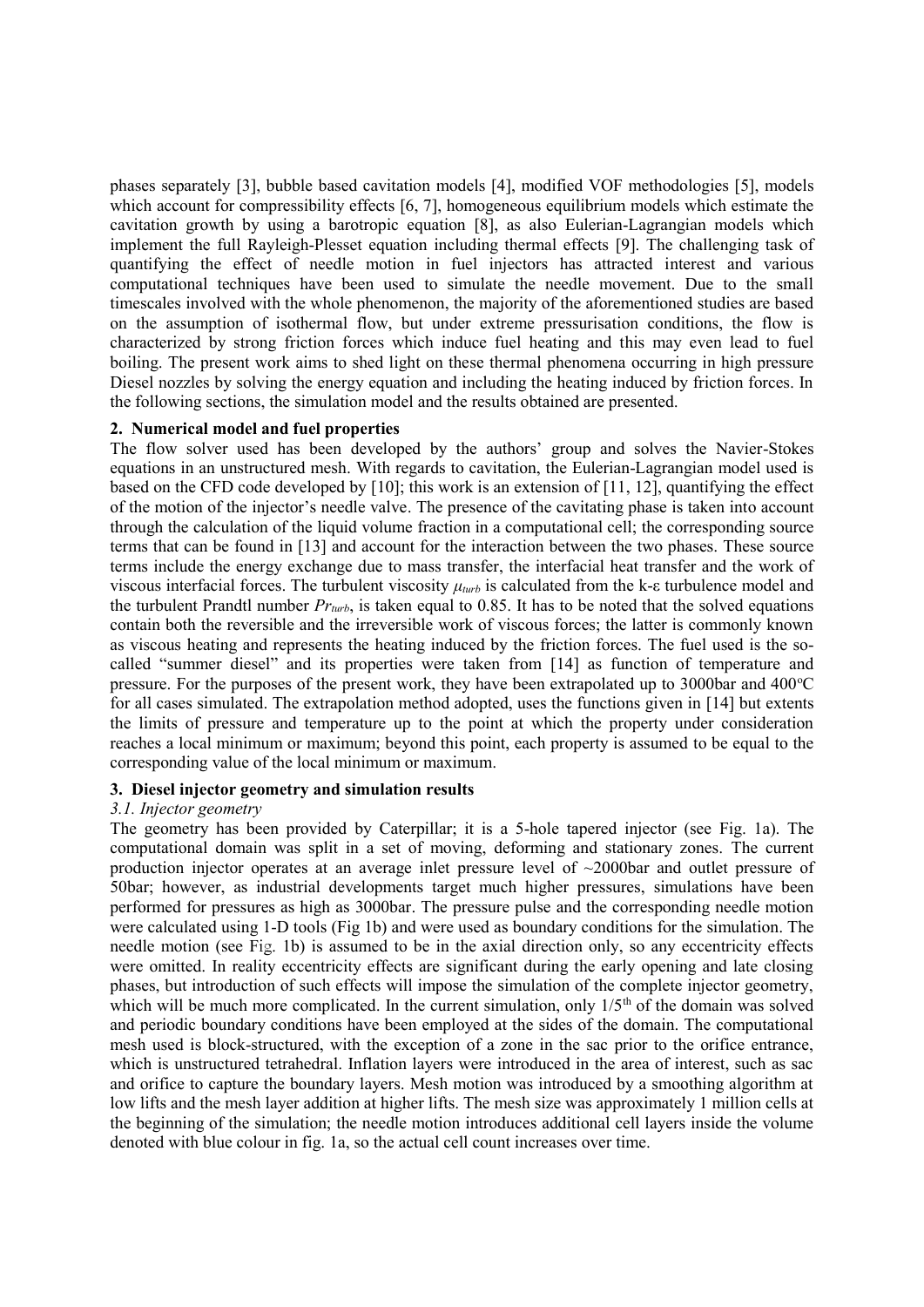

Fig. 1. (a) Grid particioning of the  $1/5<sup>th</sup>$  sector of the injector examined, (b) needle lift, injection and back pressure profiles considered in the simulations

#### *3.2. Simulation results*

Moving needle simulations which resemble a realistic injection event are examined in this section. In these cases the lift law plays important role, due to the timescales involved. Generally an injection event has a small duration and the flow may not reach a quasi-steady state, while the closing phase is usually much shorter than the opening phase. As a result, different behaviour of the fuel heating is observed in the opening and closing phase. In Fig. 2a the fuel heating for two inlet pressures (2000 and 3000bar); both single-phase and two-phase flow simulations are presented. In Fig. 2b the fuel heating and the nozzle's discharge coefficient are presented for both cases.<br> $\overline{160}$  –  $\overline{160}$ 



Fig. 2. (a) Fuel heating versus time for two inlet pressures. (b) Fuel heating and discharge coefficient versus lift

The nozzle's discharge coefficient shown in Fig. 2b varies at low lifts, while it approaches an asymptotic value for lifts higher than 80μm. Furthermore, at lifts lower than 80μm the amount of liquid injected in the opening and the closing phases is different. This hysteresis is ought to the presence of the sac volume. In the opening phase mass is accumulated to the nozzle's sac volume, while in the closing phase the already accumulated mass is pushed from the downwards needle motion towards the nozzle hole. Thus, a higher flow rate is observed in the closing phase. Regarding the fuel heating, the fuel is abruptly heated in the opening phase reaching its maximum value at 20μm and then the fuel is gradually cooled tending to reach the steady state heating predicted from the constant lift simulations. During the needle's closing phase, the fuel starts to heat-up again but lower values are predicted compared to those of the opening phase. This is attributed to the fact that closing is faster than opening and the flow has not enough time to reach a "steady" state. In Fig. 2a the fuel heating for the two inlet pressures simulated is also presented. It is obvious that increasing inlet pressure results in